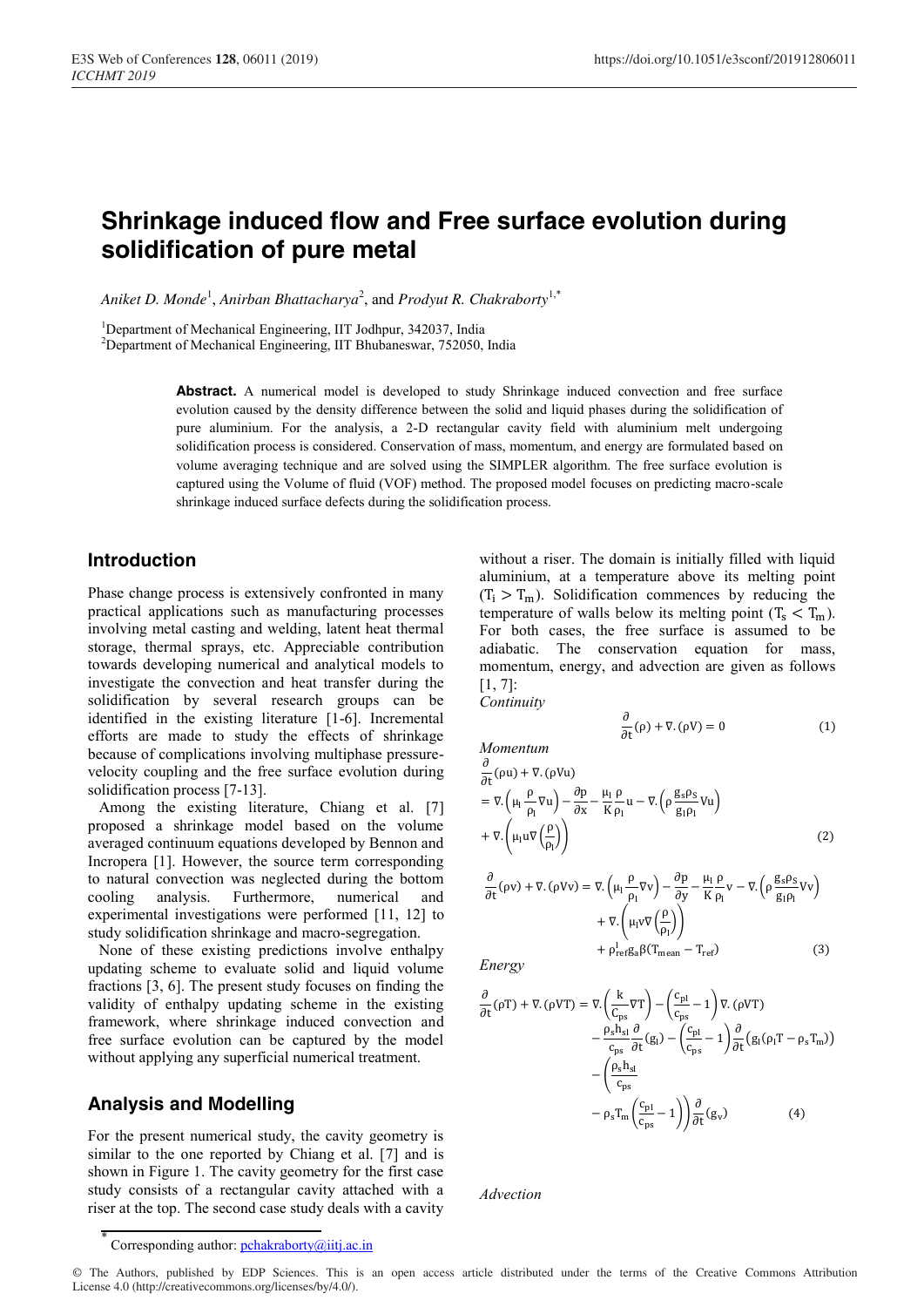$$
\frac{\partial}{\partial t}(g_v) + \nabla \cdot (g_v V) - g_v(\nabla \cdot V) = 0 \tag{5}
$$

The above conservation equations are derived on the basis that the  $V_s = 0$ ,  $\rho_{void/air} \ll \rho_{s/l}$  and  $k_{void/air} \ll$  $k_{s/l}$ , thus were neglected. The significance of each term in the momentum equation is detailed in [1,7]. The term  $K$  appearing in Darcian damping force source term is defined as,

$$
K = K_0 \left( \frac{g_1^3 + \epsilon}{(1 - g_1)^2} \right)
$$

where  $K_0$  is permeability constant and  $\epsilon$  is very small number (~10<sup>-10</sup>).

All the three phases, solid-liquid phase change system, and void system are considered. Thus along with liquid volume fraction  $(g_1)$ , void volume fraction  $(g_v)$  appears within last term in right side of energy equation.

The boundary conditions for the momentum and energy equations to be solved for the symmetric domain (Fig. 1(b)) are defined as: (i) at free surface:-  $\partial u / \partial y = 0$ , guage pressure  $p = 0$ ,  $\frac{\partial T}{\partial y} = 0$ ; (ii) at symmetric axis:- u = 0,  $\frac{\partial v}{\partial x} = 0$ ,  $\frac{\partial T}{\partial x} = 0$ ; (iii) bottom wall: $u = 0$ ,  $v = 0$ ,  $T = T_b$ ; and (iv) at remaining walls: $u = 0$ ,  $v = 0$ , case 1:- walls are insulated, case 2:- $T = T<sub>b</sub>$ .

The governing equations are discretised to obtain system of linear algebraic equations and are solved iteratively for each time step using finite volume method [14]. To track the solid-liquid interface, a volume fraction updating scheme was implied as proposed in [3,6].

# **Results and Discussion**

Numerical investigation was performed using properties of Aluminium and are mentioned in Table 1 with casting and geometrical data. Two case studies are performed with and without riser respectively, to examine free surface deformation.



**Fig. 1.** Schematic of the (a) physical domain of interest and (b) domain used during the computation.

**Table 1.** Material properties of Aluminium, casting condition and geometrical data

| $k_{s} = 211 W/mK$                     |
|----------------------------------------|
| $c_{ps} = 1087 J/kgK$                  |
| $p_s = 2535 kg/m^3$                    |
| $\beta$ = 0.000021 K <sup>-1</sup> (*) |
| $T_m = 933.2 K$                        |
|                                        |

| $T_i = 1073 K$   | $T_h = 300 K$   |
|------------------|-----------------|
| $W_c = 0.2 \; m$ | $H_c = 0.15$ m  |
| $W_R = 0.05$ m   | $H_R = 0.075$ m |
| * - assumed      |                 |

#### Case1:- Riser at the top and bottom cooling  $(T_h)$

The convection currents developed with free surface movement due to shrinkage is shown in Fig. 2 at different times for bottom cooling at  $300K$ . From the results, it can be observed that the velocity magnitude at the start of solidification is maximum at the top of the riser. This leads to formation of primary convection within the casting. From Fig. 2(a), it can be observed that the flow coming in from the riser expanding (curving away) in transverse direction and interacts with the interface with lesser inertia. The transverse expansion of shrinkage induced flow from the riser can be attributed to the resistance due to buoyancy force inside the cavity adjacent to the riser. The stably stratified liquid inside the cavity does not allow the hot lighter liquid coming in from the riser to straightaway penetrate itself. As the solidification progresses in time, the curving primary flow causes a pair of complementary convection loops characterized upward motion at the centre of the cavity Fig. 2(b).

During the solidification, the free surface movement is 1-D within the riser, and it is flat surface. However, at the end of the solidification, the surface attains a dimpled shape which can be attributed to the conservation of mass Fig. 2(c). From these results we conclude that the present numerical model is capable of capturing the interface growth as well as free surface movement.



**Fig. 2.** Stated flow convection, solidification growth, and free surface movement at times (a) 10s (b) 100s and (c) 200s for  $T_b = 300K$ .